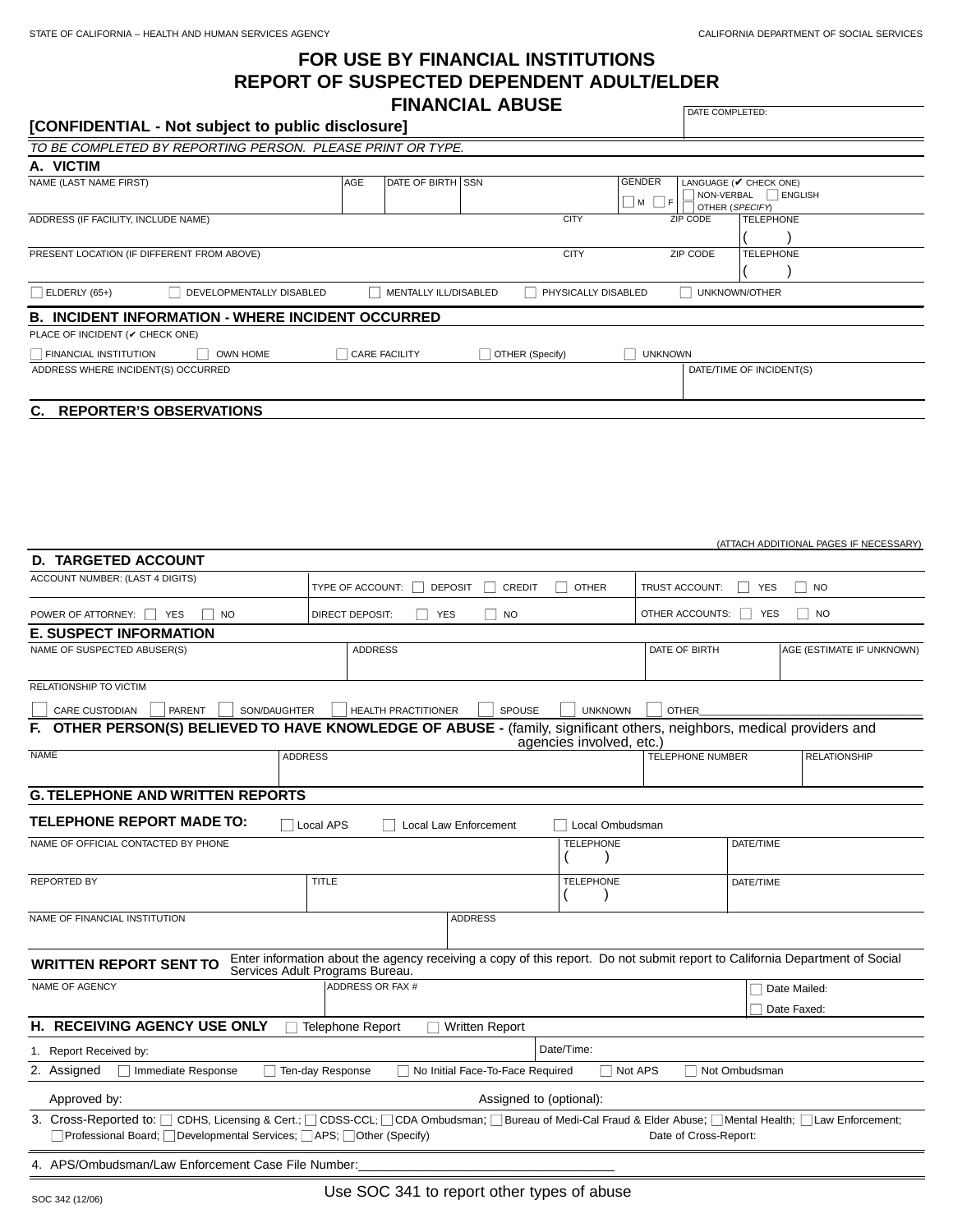# **REPORT OF SUSPECTED DEPENDENT ADULT/ELDER FINANCIAL ABUSE FINANCIAL INSTITUTIONS ONLY GENERAL INSTRUCTIONS**

### **PURPOSE OF THE FORM**

This form is to be used by officers and employees of financial institutions ("mandated reporter(s)") to report suspected financial abuse suffered by a dependent adult or elder. Other types of dependent adult or elder abuse may be reported using form SOC 341. This form is available on http://www.dss.cahwnet.gov/cdssweb/On-lineFor\_298.htm#SOC.

An "elder is any person residing in California who is 65 years of age or older. A "dependent adult" is anyone residing in California who is between the ages of 18 and 64 years, who has physical or mental limitations that restrict his or her ability to carry out normal activities or to protect his or her rights, including, but not limited to, persons whose physical or mental disabilities have diminished because of age. It also includes any person between the ages of 18 and 64 who is admitted as an inpatient to a 24-hour health facility.

The oral or written report may be made to the adult protective services agency (APS) in the county where the apparent victim resides, or to a law enforcement agency in the county where the incident occurred. If the mandated reporter knows the apparent victim resides in a long-term care facility, the report must be provided to the local ombudsman or local law enforcement agency. The mandated reporter must first report the incident by telephone, followed by a written report within two working days, using the form. See http://www.dss.cahwnet.gov/pdf/apscolist.pdf for a list of APS offices by county or http://www.aging.state.ca.us/html/programs/ombudsman\_contacts.html for county ombudsman offices.

#### **WHAT TO REPORT**

Any mandated reporter who, in his or her professional capacity, or within the scope of his or her employment has observed, suspects, or has knowledge of an incident that reasonably appears to be financial abuse, or is told by an elder or a dependent adult that he or she has experienced behavior constituting financial abuse, shall report the known or suspected instance of abuse by telephone immediately, or as soon as practicably possible, and by written report sent within two working days to the appropriate agency.

#### **REPORTING PARTY DEFINITIONS**

Officers and employees of financial institutions are mandated reporters of suspected financial abuse of an elder or dependent adult residing in California (WIC 15630.1). Financial abuse of an elder or dependent adult generally means the taking of real or personal property of an elder or dependent adult to a wrongful use, or assisting in doing so (WIC 15610.30). A mandated reporter who has direct contact with the elder or dependent adult, or who does not have direct contact but reviews or approves the elder's or dependent adult's financial documents, records, or transactions, and who reasonably believes that financial abuse has occurred, must report the incident by telephone immediately, or as soon as practicably possible, and by written report sent within two working days to the local adult protective services agency or the local law enforcement agency (WIC 15630.1(d)(1)).

### **IDENTITY OF THE REPORTING PARTY**

The identity of all persons reporting suspected financial abuse shall be confidential and only disclosed among APS agencies, local law enforcement agencies, Long-Term Care Ombudsman (LTCO) coordinators, Bureau of Medi-Cal Fraud and Elder Abuse of the Office of the Attorney General, licensing agencies or their counsel, Investigators of the Department of Consumer Affairs who investigate elder and dependent adult abuse, the Office of the District Attorney, the Probate Court, and the Public Guardian, or upon waiver of the confidentiality by the mandated reporter or by court order.

#### **MULTIPLE REPORTERS**

When two or more mandated reporters are jointly knowledgeable of a suspected instance of abuse of a dependent adult or elder, and when there is agreement among them, the telephone report may be made by one member of the group. Also, a single written report may be completed by that member of the group. Any person of that group, who believes the report was not submitted, shall submit the report.